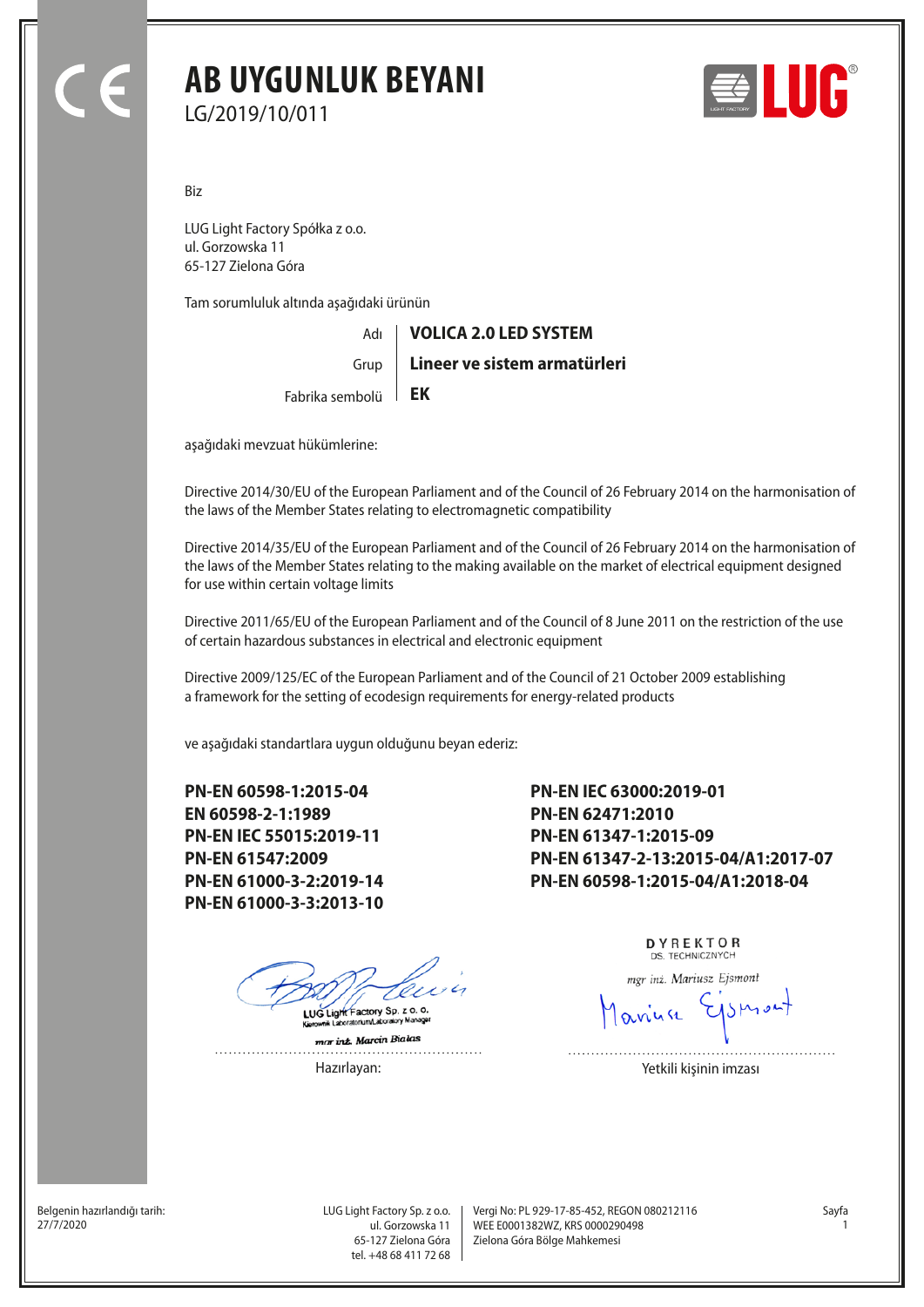$\overline{\epsilon}$ 

## **AB UYGUNLUK BEYANI**

LG/2019/10/011

ELUC

**EK**

#### **Seri numaraları**

| 010508.5L01.111 | 010508.5L09.111 | 010508.5L01.121 | 010508.5L09.121 |
|-----------------|-----------------|-----------------|-----------------|
| 010501.5L01.111 | 010501.5L09.111 | 010501.5L01.121 | 010501.5L09.121 |
| 010503.5L01.111 | 010503.5L09.111 | 010503.5L01.121 | 010503.5L09.121 |
| 010508.3L01.111 | 010508.3L09.111 | 010508.3L01.121 | 010508.3L09.121 |
| 010501.3L01.111 | 010501.3L09.111 | 010501.3L01.121 | 010501.3L09.121 |
| 010503.3L01.111 | 010503.3L09.111 | 010503.3L01.121 | 010503.3L09.121 |
| 010508.5L02.111 | 010508.5L10.111 | 010508.5L02.121 | 010508.5L10.121 |
| 010501.5L02.111 | 010501.5L10.111 | 010501.5L02.121 | 010501.5L10.121 |
| 010503.5L02.111 | 010503.5L10.111 | 010503.5L02.121 | 010503.5L10.121 |
| 010508.3L02.111 | 010508.3L10.111 | 010508.3L02.121 | 010508.3L10.121 |
| 010501.3L02.111 | 010501.3L10.111 | 010501.3L02.121 | 010501.3L10.121 |
| 010503.3L02.111 | 010503.3L10.111 | 010503.3L02.121 | 010503.3L10.121 |
| 010508.5L03.112 | 010508.5L11.112 | 010508.5L03.122 | 010508.5L11.122 |
|                 |                 |                 |                 |
| 010501.5L03.112 | 010501.5L11.112 | 010501.5L03.122 | 010501.5L11.122 |
| 010503.5L03.112 | 010503.5L11.112 | 010503.5L03.122 | 010503.5L11.122 |
| 010508.3L03.112 | 010508.3L11.112 | 010508.3L03.122 | 010508.3L11.122 |
| 010501.3L03.112 | 010501.3L11.112 | 010501.3L03.122 | 010501.3L11.122 |
| 010503.3L03.112 | 010503.3L11.112 | 010503.3L03.122 | 010503.3L11.122 |
| 010508.5L04.112 | 010508.5L12.112 | 010508.5L04.122 | 010508.5L12.122 |
| 010501.5L04.112 | 010501.5L12.112 | 010501.5L04.122 | 010501.5L12.122 |
| 010503.5L04.112 | 010503.5L12.112 | 010503.5L04.122 | 010503.5L12.122 |
| 010508.3L04.112 | 010508.3L12.112 | 010508.3L04.122 | 010508.3L12.122 |
| 010501.3L04.112 | 010501.3L12.112 | 010501.3L04.122 | 010501.3L12.122 |
| 010503.3L04.112 | 010503.3L12.112 | 010503.3L04.122 | 010503.3L12.122 |
| 010508.5L05.113 | 010508.5L13.113 | 010508.5L05.123 | 010508.5L13.123 |
| 010501.5L05.113 | 010501.5L13.113 | 010501.5L05.123 | 010501.5L13.123 |
| 010503.5L05.113 | 010503.5L13.113 | 010503.5L05.123 | 010503.5L13.123 |
| 010508.3L05.113 | 010508.3L13.113 | 010508.3L05.123 | 010508.3L13.123 |
| 010501.3L05.113 | 010501.3L13.113 | 010501.3L05.123 | 010501.3L13.123 |
| 010503.3L05.113 | 010503.3L13.113 | 010503.3L05.123 | 010503.3L13.123 |
| 010508.5L06.113 | 010508.5L14.113 | 010508.5L06.123 | 010508.5L14.123 |
| 010501.5L06.113 | 010501.5L14.113 | 010501.5L06.123 | 010501.5L14.123 |
| 010503.5L06.113 | 010503.5L14.113 | 010503.5L06.123 | 010503.5L14.123 |
| 010508.3L06.113 | 010508.3L14.113 | 010508.3L06.123 | 010508.3L14.123 |
| 010501.3L06.113 | 010501.3L14.113 | 010501.3L06.123 | 010501.3L14.123 |
| 010503.3L06.113 | 010503.3L14.113 | 010503.3L06.123 | 010503.3L14.123 |
| 010508.5L07.114 | 010508.5L15.114 | 010508.5L07.124 | 010508.5L15.124 |
| 010501.5L07.114 | 010501.5L15.114 | 010501.5L07.124 | 010501.5L15.124 |
| 010503.5L07.114 | 010503.5L15.114 | 010503.5L07.124 | 010503.5L15.124 |
| 010508.3L07.114 | 010508.3L15.114 | 010508.3L07.124 | 010508.3L15.124 |
| 010501.3L07.114 | 010501.3L15.114 | 010501.3L07.124 | 010501.3L15.124 |
| 010503.3L07.114 | 010503.3L15.114 | 010503.3L07.124 | 010503.3L15.124 |
| 010508.5L08.114 | 010508.5L16.114 | 010508.5L08.124 | 010508.5L16.124 |
| 010501.5L08.114 | 010501.5L16.114 | 010501.5L08.124 | 010501.5L16.124 |
| 010503.5L08.114 | 010503.5L16.114 | 010503.5L08.124 | 010503.5L16.124 |
| 010508.3L08.114 | 010508.3L16.114 | 010508.3L08.124 | 010508.3L16.124 |
| 010501.3L08.114 | 010501.3L16.114 | 010501.3L08.124 | 010501.3L16.124 |
| 010503.3L08.114 | 010503.3L16.114 | 010503.3L08.124 | 010503.3L16.124 |
|                 |                 |                 |                 |

Belgenin hazırlandığı tarih:<br>27/7/2020

ul. Gorzowska 11 65-127 Zielona Góra tel. +48 68 411 72 68

LUG Light Factory Sp. z o.o. | Vergi No: PL 929-17-85-452, REGON 080212116 Sayfa WEE E0001382WZ, KRS 0000290498 27/7/2020 2 Zielona Góra Bölge Mahkemesi